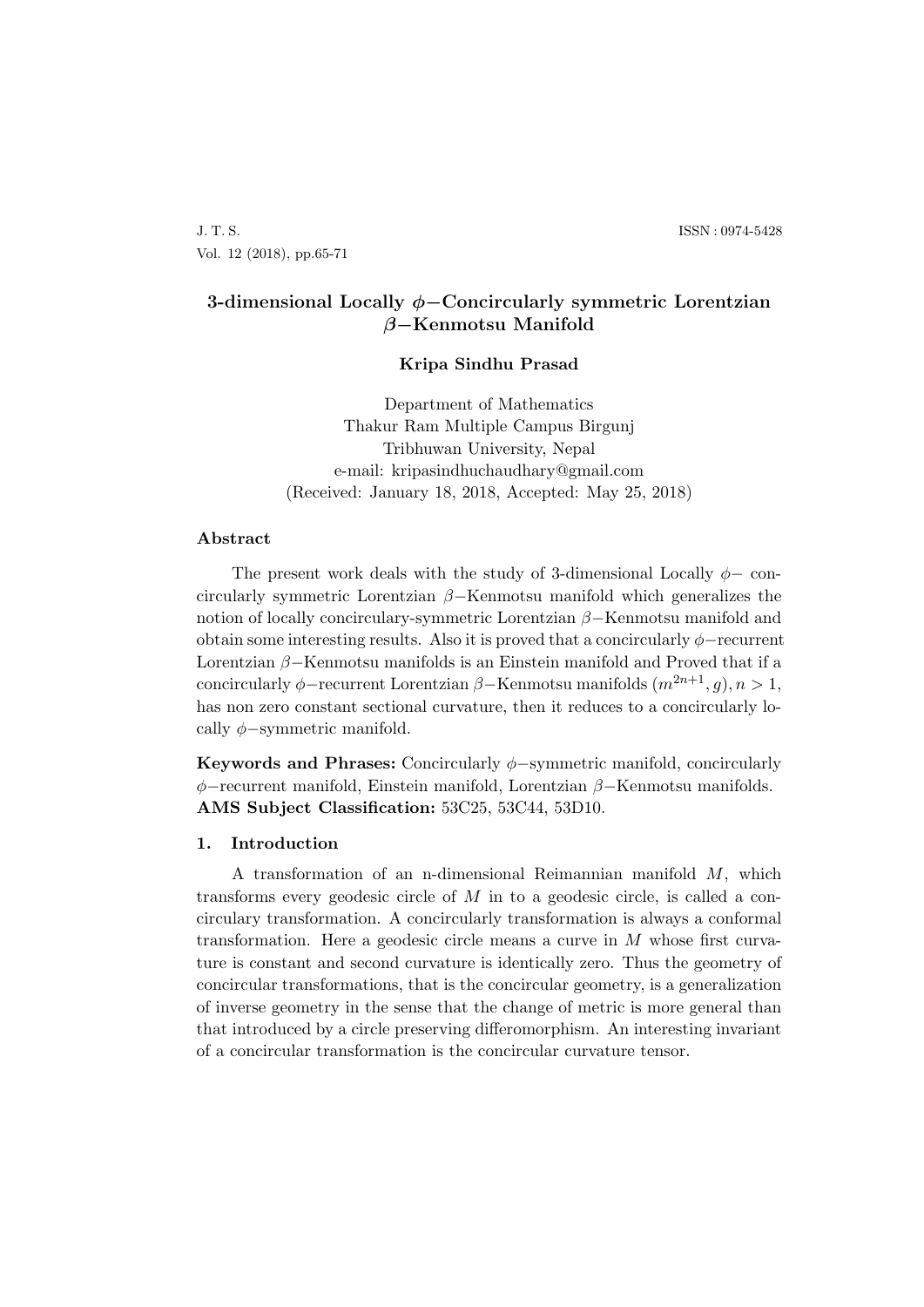66 Kripa Sindhu Prasad

In this paper, we study a concircularly *ϕ−*recurrent Lorentzian *β−* Kenmotsu manifold which generalizes the notion of locally concirculary *ϕ−*symmetric Lorentzian *β−*Kenmotsu manifold and obtain some interesting results. Again it is proved that a concircularly *ϕ−*recurrent Lorentzian *β−*Kenmotsu manifolds is an Einstein manifold and proved that if a concircularly  $\phi$ *−*recurrent Lorentzian  $\beta$ - Kenmotsu manifolds  $(m^{2n+1}, g)$ ,  $n > 1$  has non-zero constant sectional curvature, then it reduces to a locally concircularly  $\phi$ *-symmetric* manifold. Further we study 3-dimentional locally *ϕ−*concircularly symmetric Lorentzian *β−*Kenmotsu manifold.

#### **2. Preliminaries**

An  $(2n + 1)$  dimensional differentiable manifold  $M^{2n+1}(\phi, \xi, \eta, g)$  is called a Lorentzian  $\beta$ −Kenmotsu manifold with the structure  $(\phi, \xi, \eta, g)$  where  $\beta$  is a smooth function on *M* if it admits a tensor field  $\phi$  of type (1,1), a covariant vector field  $\xi$ , one 1 from  $\eta$  and a Lorentzian metric g which satisfy:

$$
\phi^2 x = -x + \eta(x)\xi \tag{2.1}
$$

(a) 
$$
\eta(\xi) = -1
$$
, (b)  $g(x,\xi) = \eta(x)$ , (c)  $\eta(\phi x) = 0$  (2.2)

$$
g(\phi x, \phi y) = g(x, y) + \eta(x)\eta(y)
$$
\n(2.3)

$$
(D_x, \phi)(y) = g(x, y)\xi - \eta(y)x\tag{2.4}
$$

$$
D_x \xi = \beta(x - \eta(x)\xi) \tag{2.5}
$$

$$
(D_x \eta)(Y) = \beta[(g(x, y)) - \eta(x)\eta(y)]
$$
\n(2.6)

where *D* denotes the operator of covariant differentiation with respect to *g*. Also in Lorentzian *β−*Kenmotsu manifold, the following holds:

$$
\eta(R(X,Y)Z) = g(R(X,Y)Z,\xi) = \beta^2[g(X,Z)\eta(Y) - g(Y,Z)\eta(X)]
$$
 (2.7)

$$
R(X,Y)\xi = \beta^2[\eta(X)Y - \eta(Y)X]
$$
\n(2.8)

$$
S(\phi X, \phi Y) = S(X, Y)2n\beta^2 \eta(X)\eta(Y)
$$
\n(2.9)

$$
S(x,\xi) = 2n\beta^2 \eta(X) \tag{2.10}
$$

For all vector fields  $X, Y, Z$  where  $S$  is the Ricci tensor of type  $(0,2)$  and *R* is the Riemannian Curvature tensor of the manifold.

**Definition 2.1.** A Lorentzian  $\beta$ −Kenmotsu manifold in said to be a locally *ϕ−*symmetric manifold if.

$$
\phi^2((D_w R)(X, Y)Z) = 0.
$$
\n(2.11)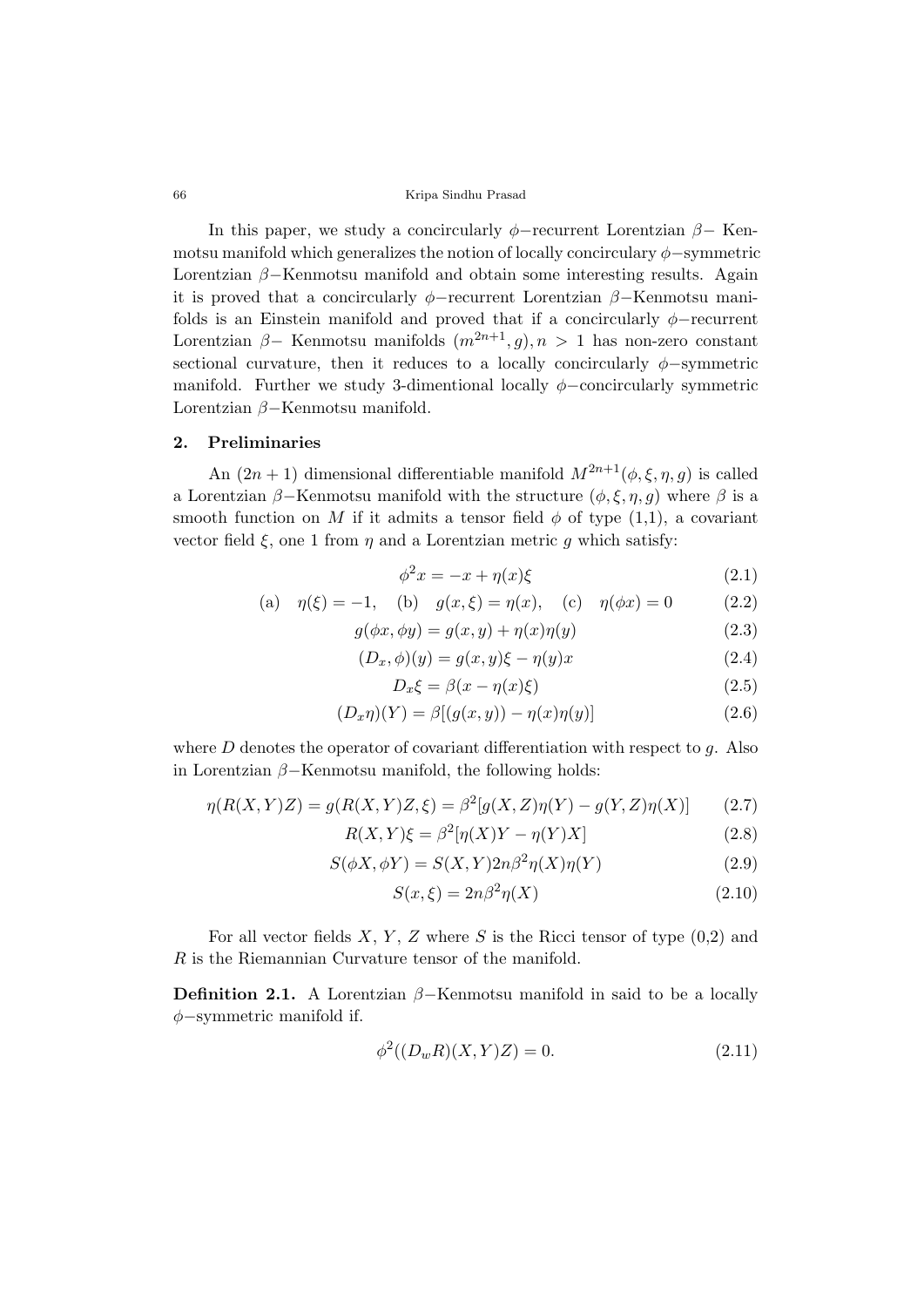For all vector field *X*, *Y*, *Z*, *W* Orthogonal to  $\xi$ .

**Definition 2.2.** A Lorentzian  $\beta$ -Kenmotsu manifolds is said to be a locally concircularly *ϕ−*symmetric manifold if.

$$
\phi^2((D_w C)(X, Y)Z) = 0.
$$
\n(2.12)

For all vector field  $X, Y, Z, W$  Orthogonal to  $\xi$ .

**Definition 2.3.** A Lorentzian *β−*Kenmotsu manifold is said to be concircularly *ϕ−*recurrent Lorentzian *β−*Kenmostu manifold if there exists a non -zero 1 from A such that.

$$
\phi^{2}((D_{w}C)(X,Y)Z) = A(W)C(X,Y)Z,
$$
\n(2.13)

for arbitrary vector fields  $X, Y, Z, W$  where  $C$  is a concircular curvature tensor given by

$$
C(X,Y)Z = R(X,Y)Z - \frac{r}{2n(2n+1)}[g(Y,Z)Xg(X,Z)Y],
$$
\n(2.14)

where  $R$  is the curvature tensor and  $r$  is the Scalar curvature. If the 1-form A vanishes, then the manifold reduces to a locally Concircularly *ϕ−* symmetric manifold.

## **3. Concircularly** *ϕ−***recurrent Lorentzian** *β−***Kenmotsu manifolds**

Let us consider a concircularly *ϕ−*recurrent Lorentzian *β−*Kenmostu manifolds. Then by virtue of  $(2.1)$  and  $(2.13)$  we get

$$
(D_w C)(X, Y)Z + \eta((D_w C)(X, Y)Z)\xi = A(W)C(X, Y)Z,
$$
(3.1)

from which it follows that

$$
g((D_w C)(X,Y)Z, U) + \eta((D_w C)(X,Y)Z)\eta(U) = A(W)g(C(X,Y)Z, U)
$$
 (3.2)

Let  ${e_i}$ ,  $i = 1, 2, ..., 2n + 1$  be an orthonormal basis of the tangent space at any point of the manifold, Then putting  $X = U = e_i$  in (3.2) and taking summation over  $i, 1 \leq i \leq 2n + 1$ , we get.

$$
(D_w S)(Y, Z) = -\frac{dr(W)}{2n+1}g(Y, Z) - \frac{dr(W)}{2n+1}g(Y, Z) - \eta(Y)\eta(Z) + A(W)[S(Y, Z) - \frac{r}{2n+1}g(Y, Z)].
$$
\n(3.3)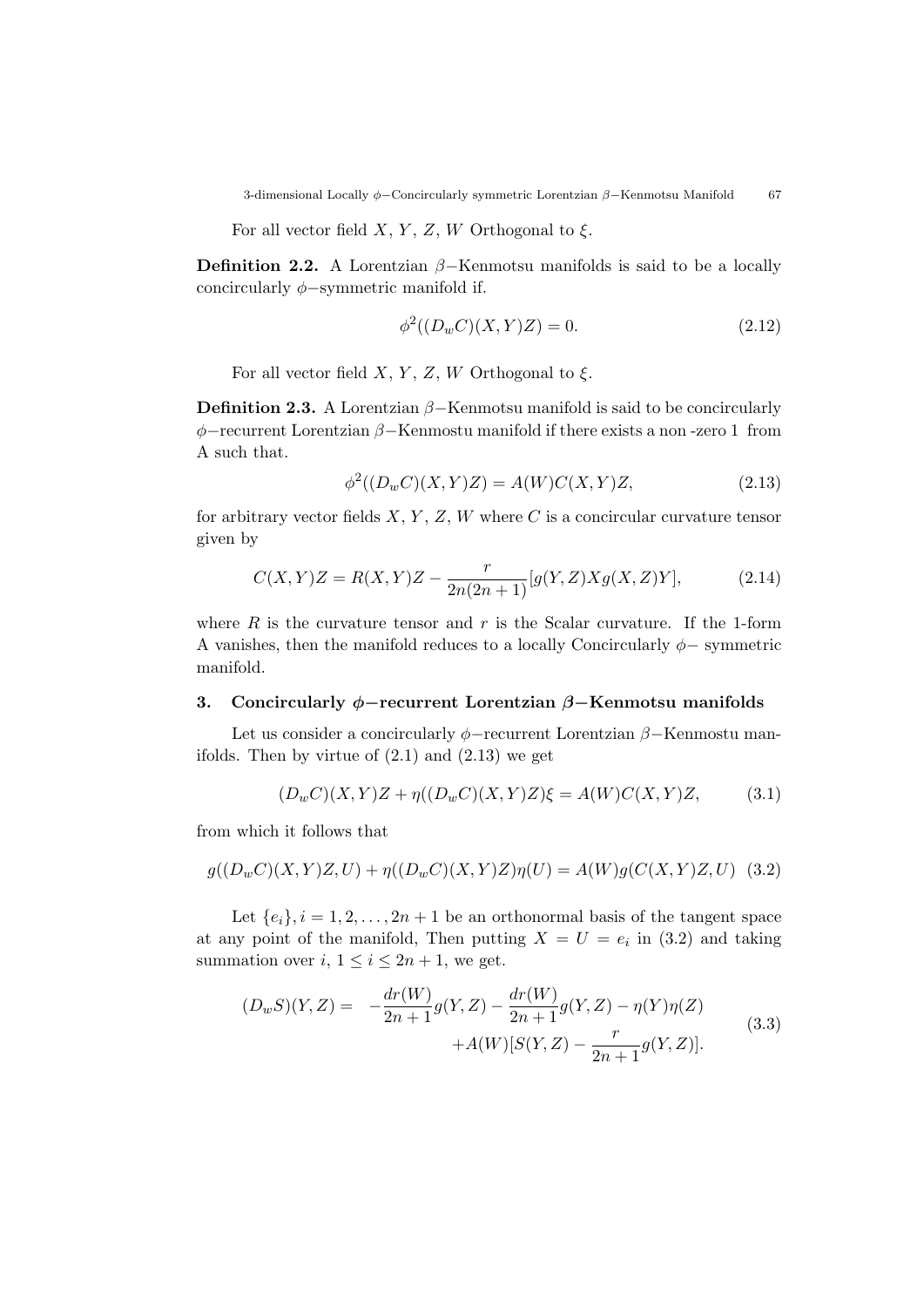68 Kripa Sindhu Prasad

Replacing *Z* by  $\xi$  in (3.3) and using (2.5) and (2.10), we get

$$
(D_w S)(Y,\xi) = \frac{dr(W)}{2n+1}\eta(y) - \frac{dr(W)}{2n(2n+1)}2\eta(y) + A(W)[-2n\beta - \frac{r}{2n+1}]\eta(Y). \tag{3.4}
$$

Now, we have

$$
(D_w S)(Y, \xi) = D_w S(Y, \xi) - S(D_w Y, \xi) - S(Y, D_w \xi).
$$

Using (2.5) and (2.10) in the above relation, it follows that

$$
(D_w S)(Y,\xi) = -2n\beta^2 g(Y,W)\beta S(Y,W). \tag{3.5}
$$

In view of  $(3.4)$  and  $(3.5)$ , we get

$$
S(Y,W) = -2n\beta^2 g(Y,W) - \frac{dr(W)}{2n+1} + \eta(Y) + \frac{dr(W)}{2n(2n+1)} 2\eta(Y) -A(W)[-2n\beta^2 - \frac{r}{2n+1}]\eta(Y).
$$
 (3.6)

Replacing *Y* by  $\phi$ *Y* and *W* by  $\phi$ *W* in (3.6) and using (2.3) and (2.9), we get

$$
S(Y, W) = -2\beta^2 g(Y, W).
$$

Hence we can state the following theorem

**Theorem 3.1.** A Concircularly *ϕ−*recurrent Lorentzian *β−*Kenmotsu manifolds  $M^{2n+1}$ , g) is an Einstein manifold. Now from (2.14) it follows that

$$
(D_w C(X, Y))\xi = (D_w R)(X, Y)\xi - \frac{dr(W)}{2n(2n+1)}[\eta(Y)X - \eta(X)Y].
$$
 (3.7)

In view of (2.5) and (2.6) it can be easily seen that in a Lorentzian  $\beta$ *−* Kenmotsu manifold the following relation holds:

$$
(D_w R(X, Y)\xi = \beta^3[g(W, Y)X - g(W, X)Y + R(X, Y)W].
$$
 (3.8)

Using  $(3.8)$  in  $(3.7)$ , we get

$$
(D_w C(X, Y)\xi = \beta^3 [g(W, Y)X - g(W, X)Y + R(X, Y)W]
$$

$$
-\frac{dr(W)}{2n(2n+1)}[\eta(Y)X - \eta(X)Y].
$$
(3.9)

Using  $(2.7)$  in  $(3.9)$  we have

$$
(D_w C(X, Y)\xi = \beta^2(\beta - 1)g(W, Y)X - \beta^2(\beta - 1)g(W, X)Y - \frac{dr(W)}{2n(2n + 1)}[\eta(Y)X - \eta(X)Y].
$$
\n(3.10)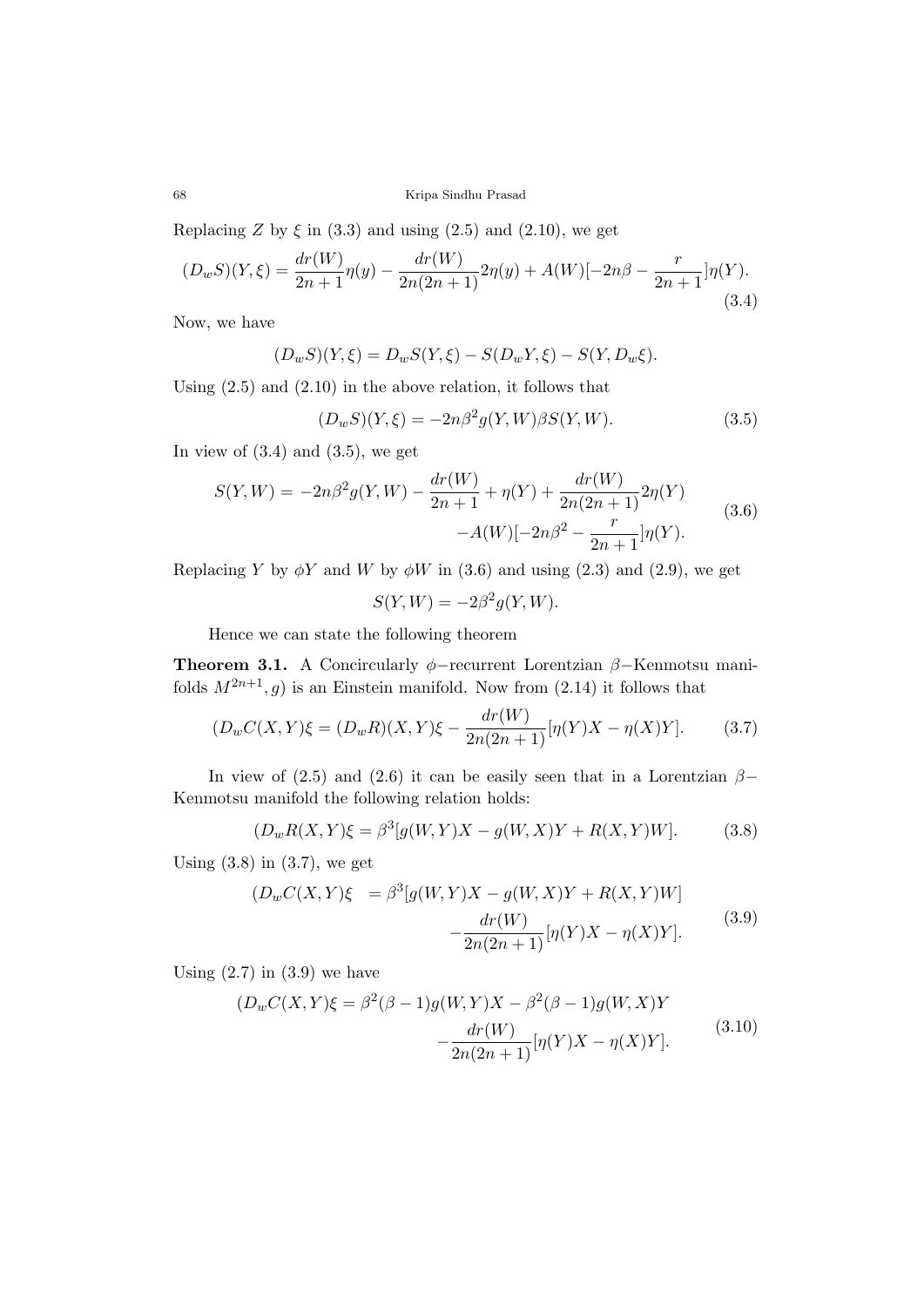Now, we suppose that Lorentzian  $\beta$ -Kenmotsu  $M^{2n+1}, g$ ,  $n > 1$ , is concircularly  $\phi$ −recurrent. Then from (3.1) and (3.10) it follows that

$$
(D_w C)(X, Y)Z = -\beta^2(\beta - 1)g(W, Y)g(X, Z) + \beta^2(\beta - 1)g(W, X)g(Y, Z) - \frac{dr(W)}{2n(2n + 1)}[\eta(Y)g(X, Z) - \eta(X)g(Y, Z)] + A(W)C(X, Y)Z.
$$

Next we suppose that in a concircularly *ϕ−*recurrent Lorentzian *β−* Kenmotsu manifold, the sectional cur venture of a plane  $\pi C T p(M)$  defined by

$$
K_p(\pi) = g(R(X, Y)Y, X),\tag{3.11}
$$

is a non zero constant *K*, where  $(X, Y)$  is any orthonormal basis of  $\pi$ . Then we have

$$
g((D_z R)(X, Y)Y, X) = 0.
$$
\n(3.12)

Again from (2.14) we get

$$
(D_z C)(X,Y)Y = (D_z R)(X,Y)Y - \frac{dr(Z)}{2n(2n+1)}[g(Y,Y)X - g(X,Y)Y].
$$
 (3.13)

In view of  $(3.12)$  it follow from  $(3.13)$  that

$$
g((D_z C)(X, Y)Y, X) = 0.
$$
\n(3.14)

By Virtue of  $(3.14)$  and  $(3.1)$  we have

$$
g(D_zC)(X,Y)Y,\xi)\eta(X) = A(Z)g(C(X,Y)Y,X). \tag{3.15}
$$

Since in a concircularly *ϕ−*recurrent Lorentzian *β−*Kenmotsu manifold, the relation  $(3.12)$  holds good, using  $(3.10)$  in  $(3.15)$  we get

$$
\eta(X)[\beta^{2}(\beta - 1)g(Z.Y)g(X.Y) + \beta^{2}(\beta - 1)g(Z.X)g(Y.Y)\n- \frac{dr(Z)}{2n(2n+1)}[\{\eta(Y)G(X,Y) - \eta(X)g(Y,Y)\}]\n- A(Z)\{\beta^{2} - \frac{r}{2n(2n+1)}\} \{g(Y,Y)\eta(X) - g(X,Y)\eta(Y)\}]
$$
\n(3.16)  
\n= A(z)[K\beta^{2} - \frac{r}{2n(2n+1)}\{g(Y,Y)g(X,X) - g(X,Y)g(X,Y)\}].

Putting  $Y = Z = \xi$  in (3.16) and using (2.2) and simplifying we get

$$
n(\rho) = 0.\tag{3.17}
$$

Hence from the relation  $A(W) = -\eta(w)\eta(\rho)$ , we get

$$
A(W) = 0.\t\t(3.18)
$$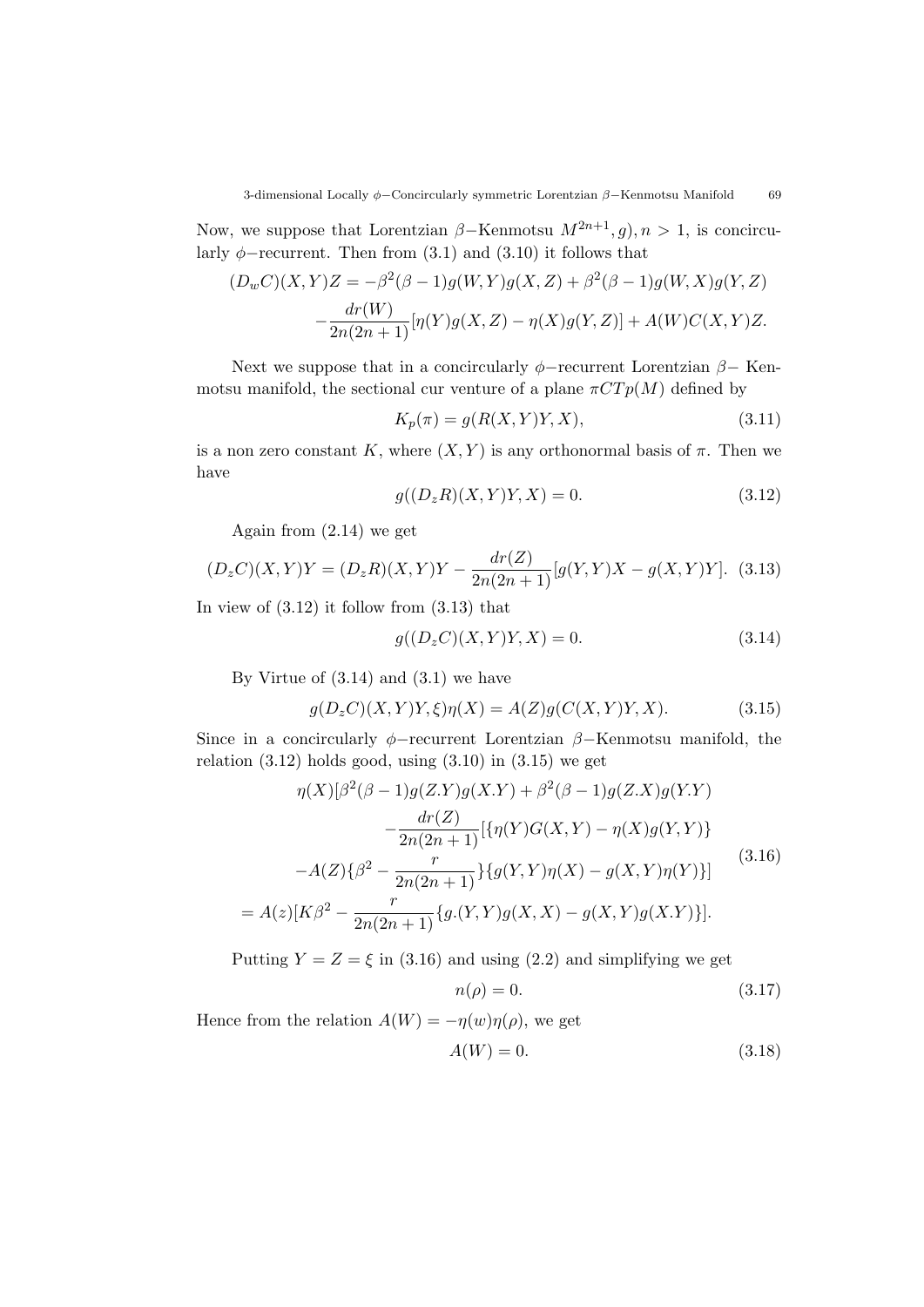Using  $(3.18)$  in  $(3.1)$ , we get

$$
(\phi^2(D_w C)(X, Y)Z) = 0.
$$

Hence we can state the following theorem:

**Theorem 3.2.** If a concircularly *ϕ−*recurrent Lorentzian *β−*Kenmotsu manifolds  $(M^{2n+1}, g)$ ,  $(n > 1)$ , has a non-zero constant sectional curvature then it reduces to a locally concircularly *ϕ−*symmetric manifold.

# **4. 3-dimensional Locally** *ϕ−***Concircularly symmetric Lorentzian** *β−* **Kenmotsu manifold**

In a 3-dimensional Lorentzian *β−*Kenmotsu manifold, concircular curvature tensor in given by

$$
C(X,Y)Z = \frac{(r+4)}{2} [g(Y,Z)X - g(X,Z)Y] \frac{(r+6)}{2} [g(Y,Z)\eta(X)\xi
$$
  

$$
-g(X,Z)\eta(Y)\xi + \eta(Y)\eta(Z)X - \eta(X)\eta(Z)Y] \qquad (4.1)
$$
  

$$
-\frac{r}{6}[g(Y,Z)X - g(X,Z)Y].
$$

Taking Covariant differentiation of (4.1), we get

$$
(D_w C)(X,Y)Z = \frac{dr(W)}{2}[g(Y,Z)Xg(X,Z)Y] - \frac{dr(W)}{2}[g(Y,Z)\eta(X)\xi
$$
  

$$
g(X,Z)\eta(Y)\xi + \eta(Y)\eta(Z)X - \eta(X)\eta(Z)Y] - \frac{(r+6)}{2}\times
$$
  

$$
[g(Y,Z)(D_w\eta)(X)\xi + g(Y,Z)\eta(X)(D_w\xi)g(X,Z)(D_w\eta)(Y)\xi] \quad (4.2)
$$
  

$$
-g(X,Z)\eta(Y)(D_w\xi) + (D_w\eta)(Y)\eta(Z)X + (D_w\eta)(Z)\eta(Y)X - (D_w\eta)(Z)\eta(X)Y - \frac{dr(W)}{6}[g(Y,Z)X - g(X,Z)Y].
$$

Taking  $X, Y, Z$  horizontal vector field and using  $(2.5)$  and  $(2.6)$ , we get

$$
(D_w C)(X, Y)Z = \frac{dr(W)}{2}[g(Y, Z)Xg(X, Z)Y] - \frac{(r+6)}{2}\beta[g(Y, Z)]
$$
  
 
$$
g(X, W) - g(X, Z)g(Y, W)] + g(Y, Z)\eta(W)\eta(x)
$$
 (4.3)  
 
$$
+g(X, Z)\eta(W)\eta(Y)]\xi.
$$

From (4.3) it follows that

$$
\phi^{2}(D_{w}C)(X,Y)Z) = \frac{dr(W)}{3}[g(Y,Z)\phi^{2}X - g(X,Z)\phi^{2}Y].
$$